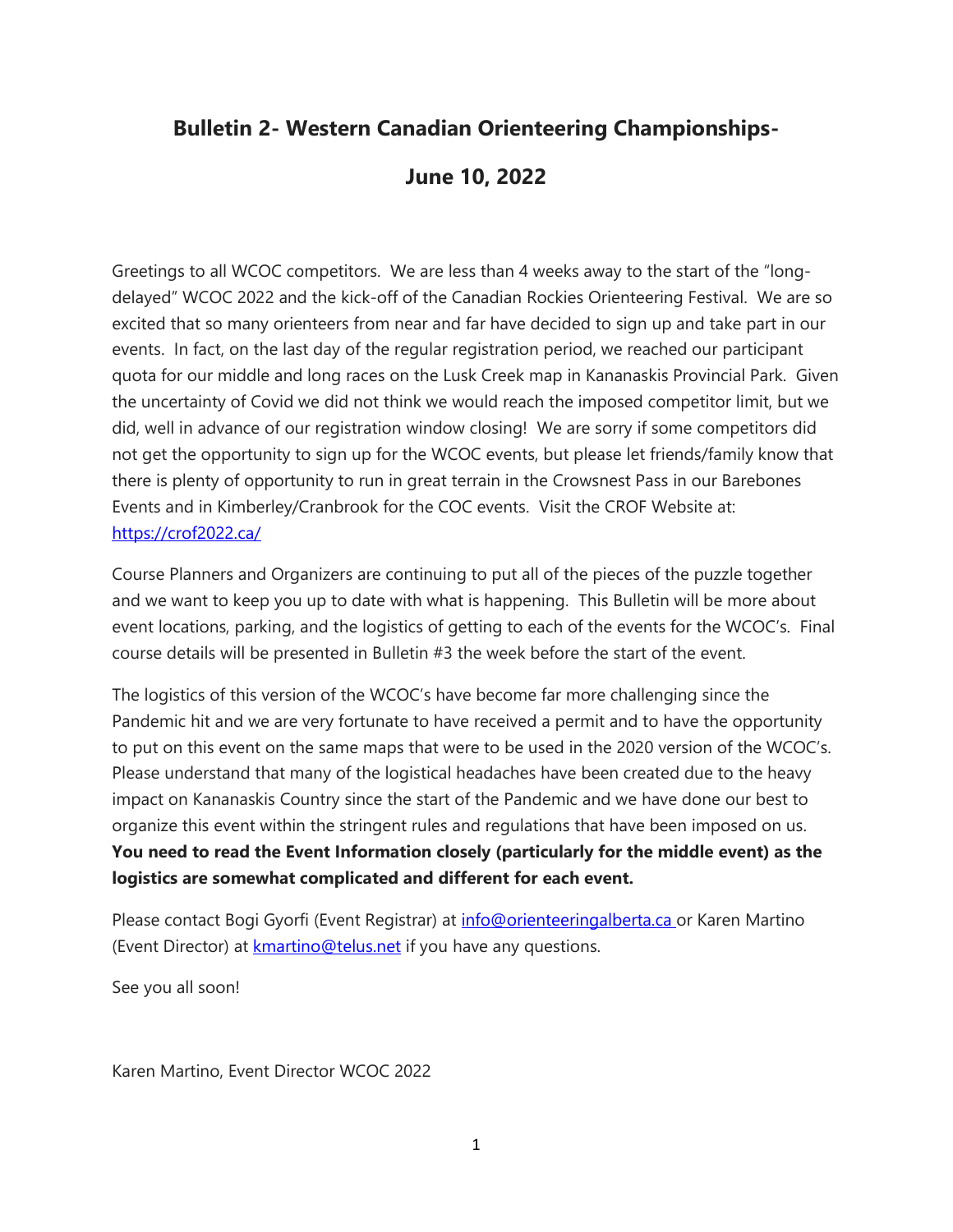**On-line Registration:** Registration has been closed for the WCOC middle and long events due to Alberta Parks Permit restrictions. There are still a few spaces available for the WCOC sprint event in Bragg Creek, Alberta. Use the following link to register on-line for the other CROF events: <https://2mev.com/#!/series/2022-canadian-rockies-orienteering-festival>

**Race Package Pick-up:** Race packages can be picked up starting Thursday June 30 from **3:30- 8:00 pm**. Package pick-up will be held at the North Haven Community Association in Calgary; 5003 North Haven Dr. NW.

[https://www.google.com/maps/place/North+Haven+Community+Association/@51.0988607,-](https://www.google.com/maps/place/North+Haven+Community+Association/@51.0988607,-114.0873187,16.5z/data=!4m5!3m4!1s0x0:0x50d4c5d4da91da26!8m2!3d51.0991554!4d-114.0866545) [114.0873187,16.5z/data=!4m5!3m4!1s0x0:0x50d4c5d4da91da26!8m2!3d51.0991554!4d-](https://www.google.com/maps/place/North+Haven+Community+Association/@51.0988607,-114.0873187,16.5z/data=!4m5!3m4!1s0x0:0x50d4c5d4da91da26!8m2!3d51.0991554!4d-114.0866545)[114.0866545](https://www.google.com/maps/place/North+Haven+Community+Association/@51.0988607,-114.0873187,16.5z/data=!4m5!3m4!1s0x0:0x50d4c5d4da91da26!8m2!3d51.0991554!4d-114.0866545)

For those who cannot attend the Thursday Package Pick-up, there will be a Package Pick-up table set up at each of the individual events. Please ensure that you get to the event site in plenty of time before your start time. The Package Pick-up area at the WCOC Sprint will be set up on the Banded Peak School Grounds and will be open from **2:30-4:30 pm**. Look for the "information" banner! The "day of" package pick-up for the middle event will be at the Stoney Nakoda Parking area where you board the buses to get to the start. Package Pick-up will be open from **9:00-11:00am** only, so that you can get your package before you load onto the bus to head to the race start. \*You need your race bib in order to run any races so please ensure you get to one of the package pick-up opportunities well in advance of your start time for your first race.

**Model Map for WCOC's:** There will be a model map with terrain representative of both the Banded Peak and the Lusk Creek Map. The model map would have been purchased with your registration. You can visit the model map on Thursday June 30 and the morning of Friday July 1, 2022 before the sprint event. If you plan to visit the model map on Thursday before Race Package Pick-up, you can contact Bogi our registration coordinator, info@orienteeringalberta.ca, and she can verify that you have paid for the map and will send an electronic copy to you to print on your own. **Note: You will need to have a Kananaskis Conservation Pass to park a vehicle at the Model Event (anywhere in Kananaskis).** We suggest you carpool, if possible, to reduce the number of vehicles and then only one pass is needed as it is per vehicle and is registered with the license plate of the car so is non-transferrable. You can buy a Conservation Day Pass on-line here: [https://www.alberta.ca/kananaskis-conservation-pass.aspx.](https://www.alberta.ca/kananaskis-conservation-pass.aspx)

It is about a 45 min. drive from the Model Map to Bragg Creek, the site of the Sprint event on Friday. It is about a 50 min. drive from either Calgary to the east, or Canmore to the west to get to the Model Map. **\*Note:** There will be no officials on the Model Map at any time so you are going AT YOUR OWN RISK. Try to carpool or meet up with others for your own safety. There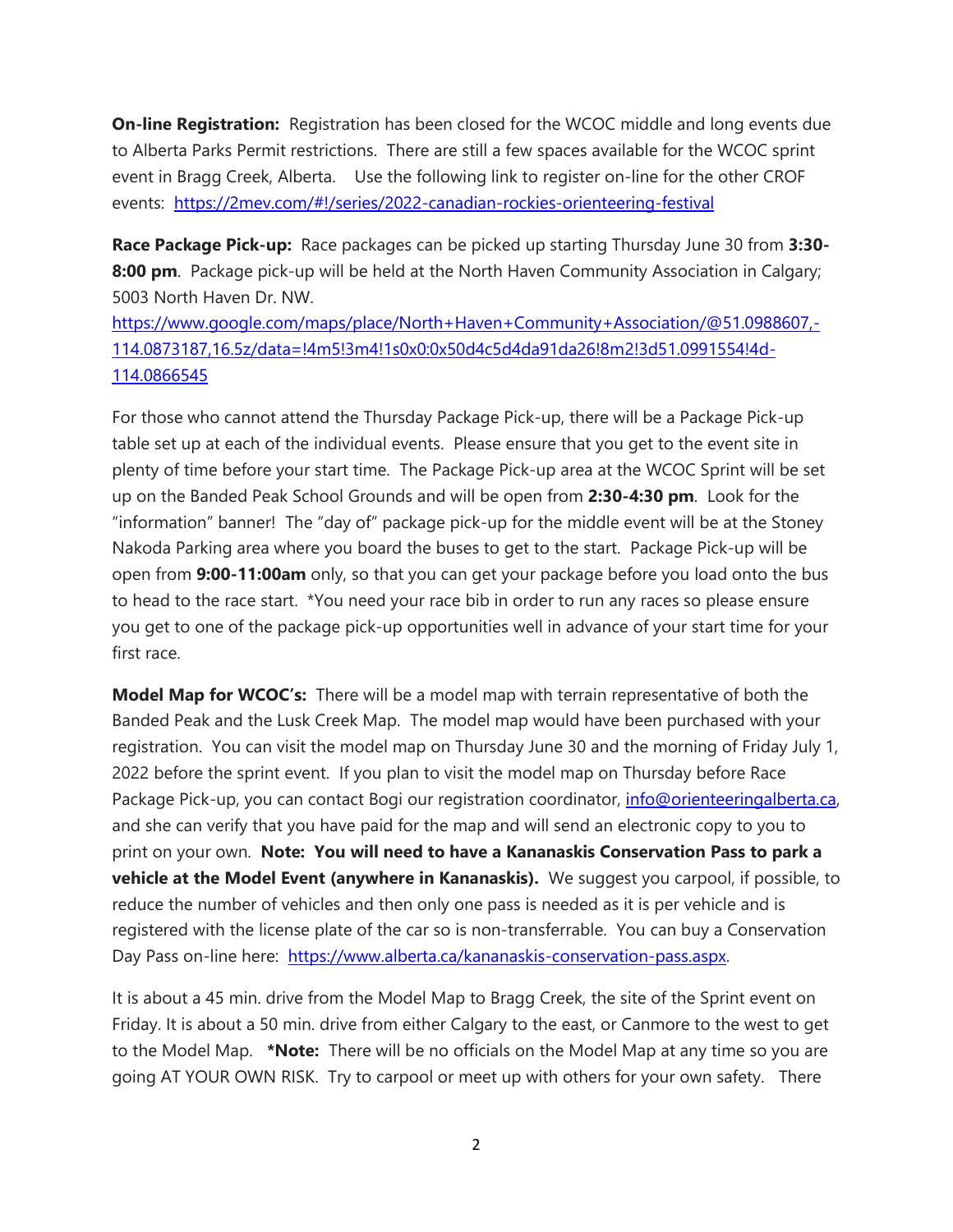will be one sample control with SI unit showing what the control set up will be like at the WCOC events and the rest will just have flags, no SI units.

#### **Model Map Location:**



**Group Camping for the WCOC's:** We have booked the Grouse Group Campground which is located a 6.5 km (10 min) drive west of the Stoney Nakoda Resort and Casino which is the parking area for both the middle- and long-distance events. You can book for **Friday and Saturday** evening at this campground as we have the entire site. There are pit toilets and an enclosed eating area and many nice open tent sites or sites for your camper/van. Refer to the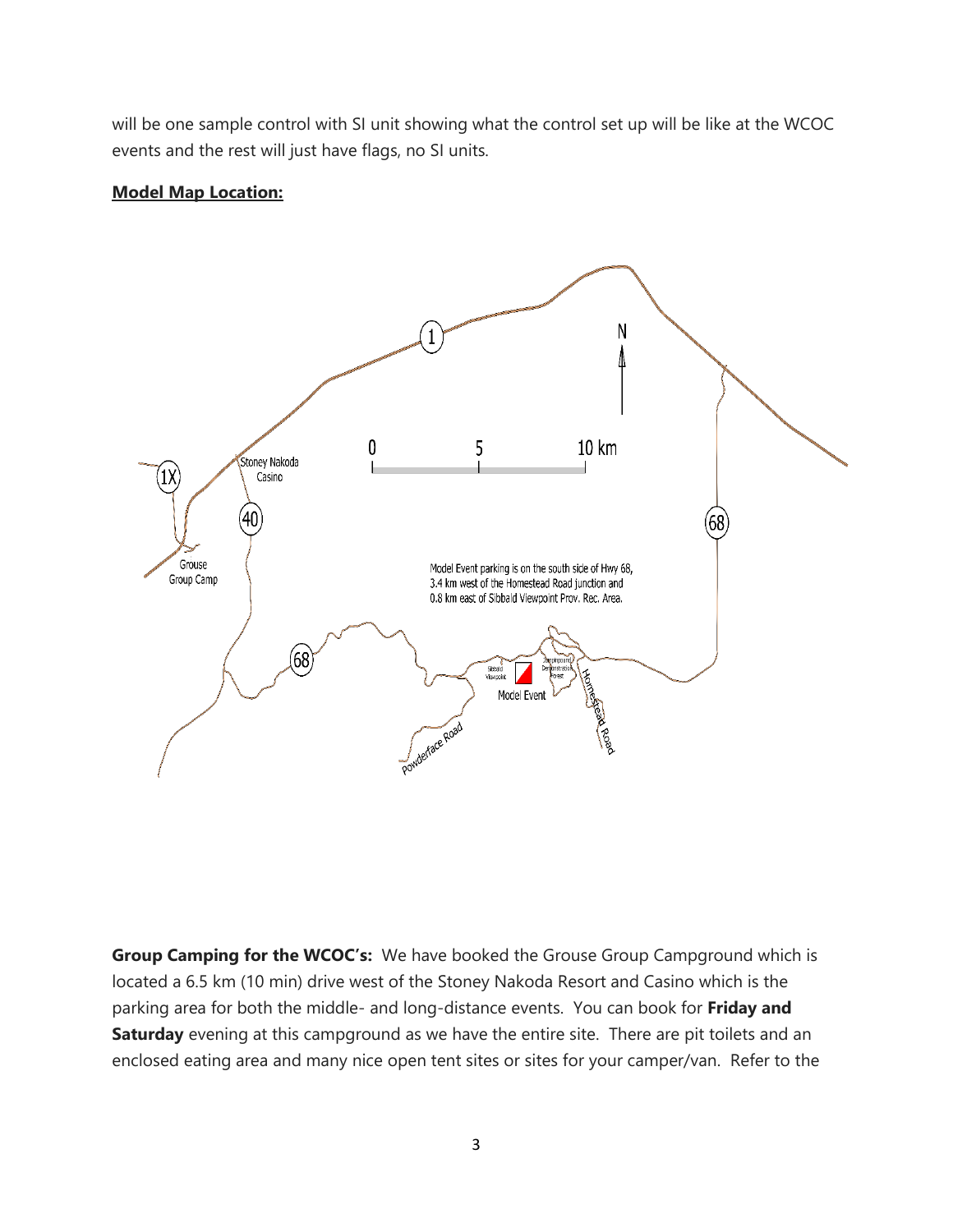Group Camping information at the bottom of the accommodations page for the WCOC's: <https://crof2022.ca/accommodation-2/> or contact Bogi Gyorfi at [info@orienteeringalberta.ca.](mailto:info@orienteeringalberta.ca)

**EVENT INFORMATION:** The Sprint event on Friday July 1 will be held in Bragg Creek Alberta which is about a 45 min. drive west of Calgary taking the Trans-Canada Hwy AB-1 West to AB Hwy 22. The Middle and Long events will take place in Kananaskis Country which is about a 1 hour drive west of Calgary taking the Trans-Canada Hwy AB-1 West to AB Hwy 40. Give yourself plenty of time to travel as it is a long weekend.

**\*NOTE:** We have just found out that there is construction that has just started on Hwy 22 on the way to the Sprint event. There will be traffic delays so give yourself at least 20 min. of extra time!

### **\*\****NOTE: Refer to Bulletin #1 for preliminary course information. Final Course information will be published in Bulletin #3 which will be sent out 1 week before the event start date.*

Now that registration has closed for the middle and long events, we will start working on start times. We hope that you have contacted us if you need an early or late start time. If you haven't and you need to request a certain start time please contact Event Director Karen Martino asap, [kmartino@telus.net](mailto:kmartino@telus.net)

Please be aware that Kananaskis Country, the site of the Middle and Long events is black bear and grizzly bear territory. We **highly recommend** that you carry bear spray with you on your courses! Bear Spray can be purchased at many sporting/outdoor stores in and around Calgary.

We are asking that people please bring water for the day and carry (for the longer events) their own water for the events of the CROF. We will have water on courses as mandated by current Orienteering Canada Rules but would like competitors to start thinking about water waste and perhaps start a new culture of water use at our events.

We do not have a permit to sell food on-site at any of our events so it would be wise to bring sandwiches/snacks for you and your family. There will be some post-race snacks available **for competitors** and a simple BBQ for competitors on Saturday after the middle event. With busing to and from the venue on Saturday and Sunday, you will need to have food and water with you as it will be a long day with no access to amenities.

**Buses for the middle and long events of the WCOC's are reserved for competitors only!** If you are travelling with family or friends that are not competing, they will not be allowed on the competitor buses. We have a limited number of "Pre-Assigned" Parking spots available at the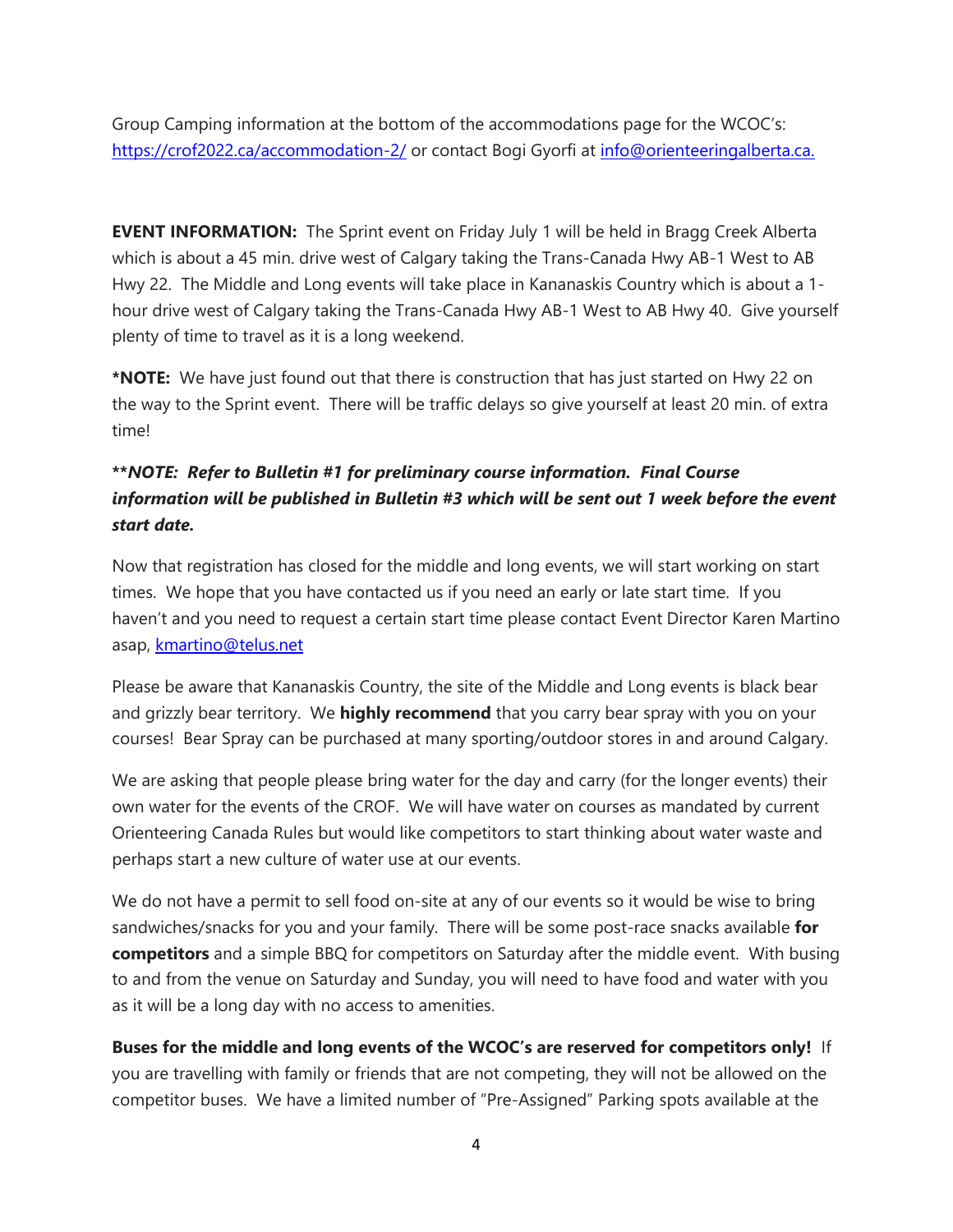Stoney Creek Group Campground. Competitors should be dropped off at the Stoney Nakoda Resort and Casino in time to board their assigned bus and then non-competitors can drive their vehicle to the Stoney Creek Group Campground on Hwy 68 and park there. It is a 10 min drive from the bus loading area to the Stoney Group Camp and it is a 5 min walk from here to the Finish/Arena area. **NOTE: Any Cars Parking in the Stoney Creek Group Camp will need a Kananaskis Conservation Pass.** DO NOT THINK THAT YOU CAN PARK IN THIS CAMPGROUND WITHOUT A PASS. ALBERTA PARKS WILL CHECK AND YOU WILL BE FINED! You can buy a Conservation Day Pass on-line here: [https://www.alberta.ca/kananaskis-conservation-pass.aspx.](https://www.alberta.ca/kananaskis-conservation-pass.aspx)

**\***Please contact either Bogi: [info@orienteeringalberta.ca](mailto:info@orienteeringalberta.ca) or Karen Martino: [kmartino@telus.net](mailto:kmartino@telus.net) if you have parking questions or if you will be needing the "Pre-Assigned Parking" on either July 2 or 3. We will then send you the specific information.

**Event #1-Banded Peak Forest Sprint, Bragg Creek, Alberta-**Friday July 1, 2022. 4:00-6:00 pm

Course Planner – Don Bayly (FWOC) Course Controller – Don Riddle (EOOC)

Maximum Time on Course- 1 hour

#### **Map to Bragg Creek Community Centre Parking and Banded Peak School Site:**

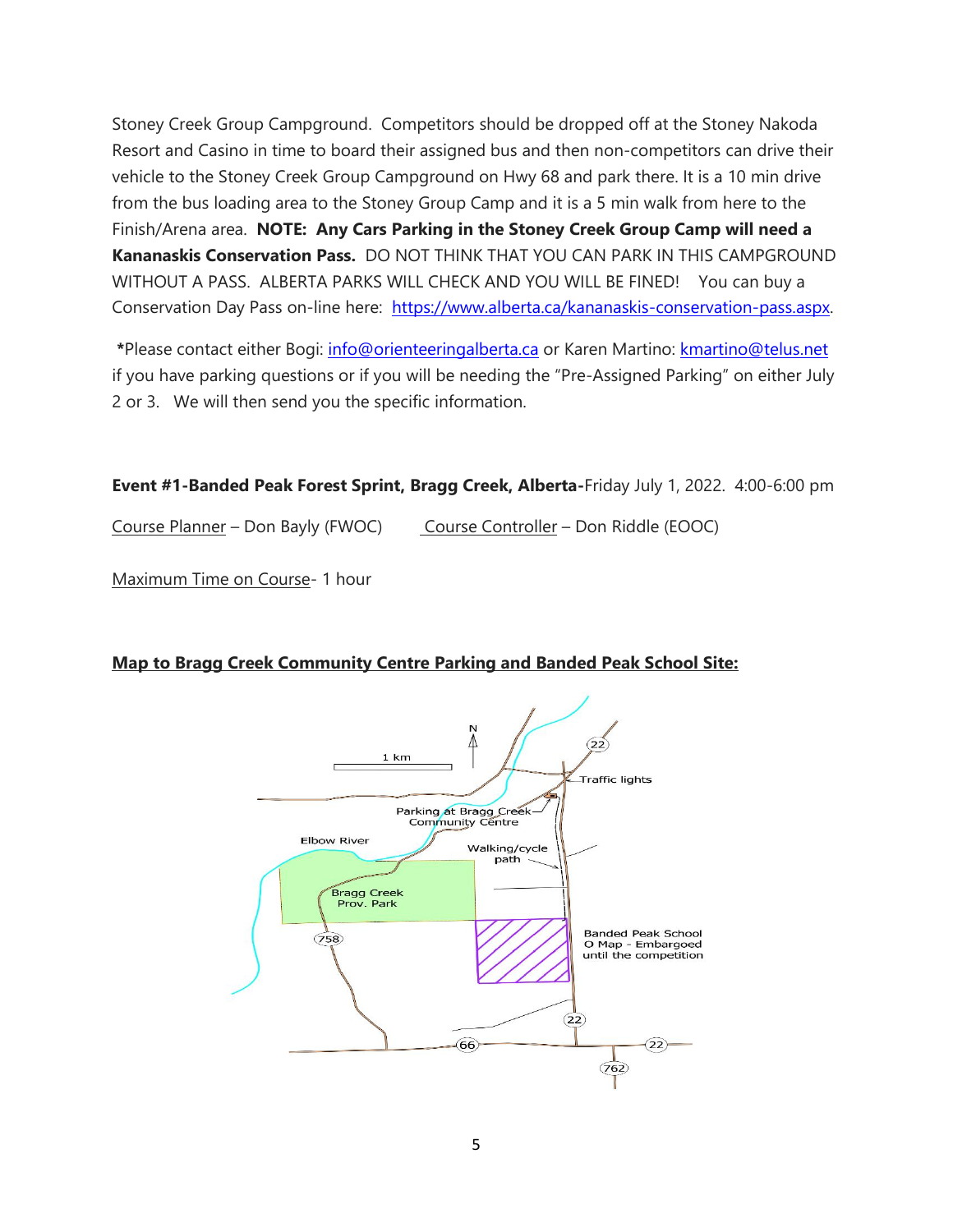Parking and Arena - Parking will be at the nearby Bragg Creek Community Association with parking starting at 2 pm (Not before! You will not be allowed into the parking lot before 2 pm as we do not have access to it until that time! Remember it is July 1 and traffic will be busy in Bragg Creek) There is a 1.8 km "warm up" walk or bike ride from the parking lot to the Banded Peak School grounds which is the start and finish area of the forest sprint. The estimated walk time is about 25 min. The Start call-up line is at the west side of the school yard.

### *\*We will have a limited number of parking stalls at the Banded Peak School that we are reserving for competitors in the 75+ age categories and for families with young children*

*(10 and under!)* Based on registration numbers, we should be able to accommodate everyone in these age brackets, but carpooling is recommended. It will be on a "first come" basis. Parking on the Banded Peak School site will start at 2:30 pm. There will be parking attendants at both parking locations. **\*Note:** We anticipate traffic on Hwy 22 to be very heavy on the day of our event and it is highly unlikely that you will be able to pull out from the Banded Peak School and turn left, crossing traffic to head back to the Bragg Creek Parking Lot. We do not recommend that you try to drive to the school to drop gear off as you may not be able to get back to the main parking lot in Bragg Creek!

Warm-up Area-No warm-up map is available for this event. Warm-up on the walking path on the way to the event site or on the Banded Peak School grounds if you still want more!

Porta Potties/Toilets- Porta Potties will be on site for competitor use before and after the event. They will be set up in the parking lot area of the school grounds. Please use the outhouses provided.

Clothing drop- The start and finish of this race are within 100 m so no clothing drop will be provided.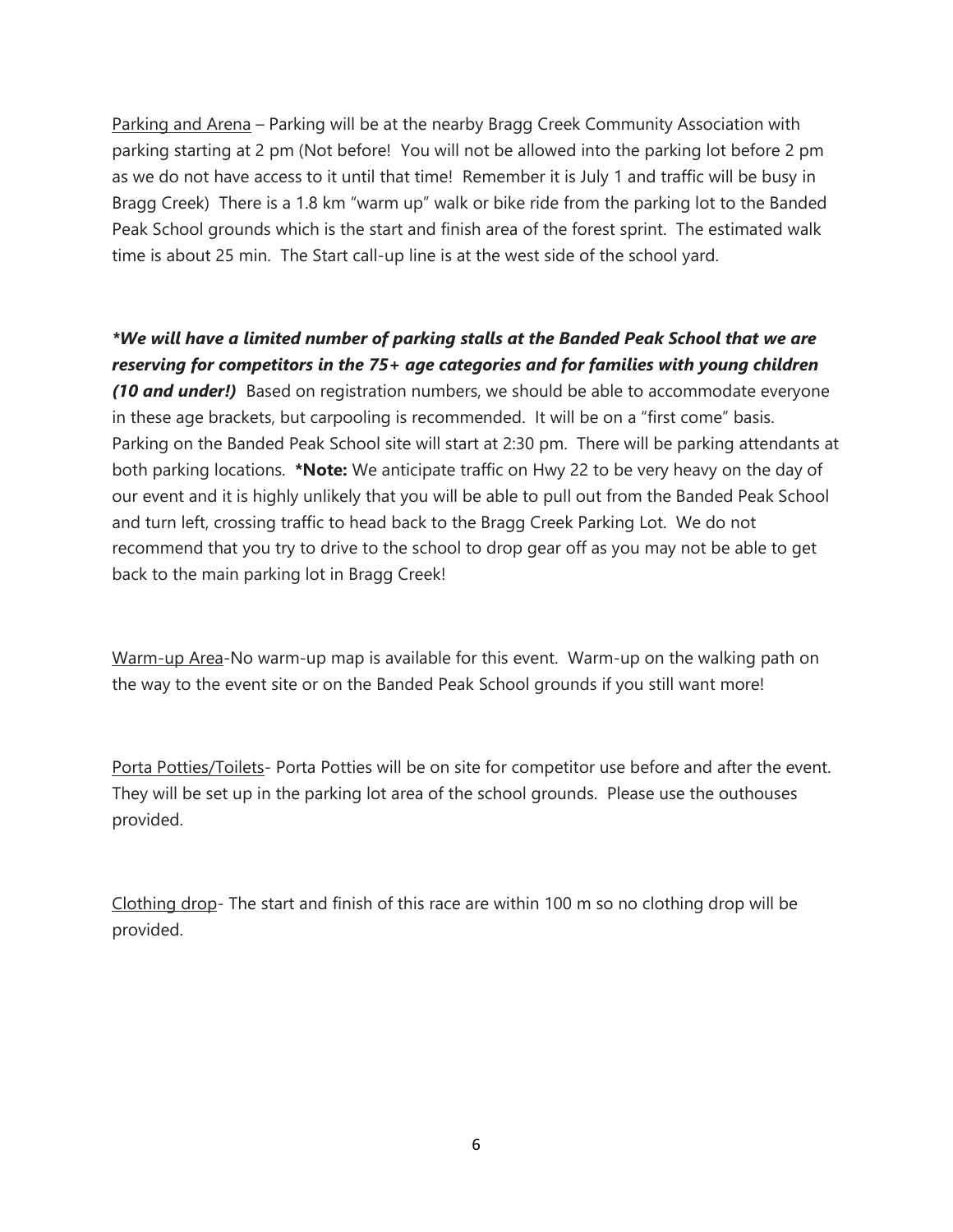#### **Event #2-Lusk Creek Middle Distance, Kananaskis Country, Alberta-**Saturday July 2, 2022.

| Race Start: 11:00 am                | First Bus Leaves Parking Area: 9:30 am      |
|-------------------------------------|---------------------------------------------|
| Course Planner – Marsha Fehr (FWOC) | Course Controller – Robert Gilchrist (EOOC) |

**IMPORTANT: Busing Information** – Parking for this event will be at the **North Side** of the Stoney Nakoda Resort and Casino [\(https://www.facebook.com/StoneyNakodaResortCasino/\)](https://www.facebook.com/StoneyNakodaResortCasino/), which is at the corner of Hwy 1 and Hwy 40 which runs into Kananaskis Country. You do not need a Kananaskis Conservation Pass to park at the Stoney Nakoda Resort and Casino. All competitors will need to get on the proper bus in order to get to the start of your event on time. There will be only 1 bus running and it will be making 4 trips to the U of Calgary Biogeoscience Institute to drop off competitors. Information about what bus you will be on will be posted in the final Bulletin once we have worked out start time and it will be emailed out to you. **If you are not on the proper bus, you will miss your start time so get to the parking lot in plenty of time!** You will only be allowed on the proper bus based on your start time and the bus loaders will have the list. **The first bus will be leaving the parking area at 9:30 am sharp.** YOU WILL NOT BE GOING TO THE FINISH ARENA FIRST. You will be taken by bus directly to the University of Calgary Biogeoscience Institute and you will start your "walk to the start" from there. This bus ride will be about 10 min. in length. You need to be ready with your gear 30 min. before your assigned bus is to depart so that the bus loaders can check you in and get you on the bus and off to the drop off point as quickly and efficiently as possible. THE BUS WILL NOT WAIT FOR YOU! Time is very tight and we need you to help out by being on time and ready to go! There will be a 1.7 km (uphill) walk with 115m of total elevation gain from the competitor bus drop off zone to the start of all courses for everyone except those registered for Course 5 and anyone with kids that require shadowing. If you are in either of these two categories, you will have received a separate email asking you about shadowing and if 75+, asked if you want to schedule a Shuttle ride. We will contact you individually and provide you with the detailed information about where you will be parking and when/where you will be catching the shuttle.

**Lusk Creek Layout Map:**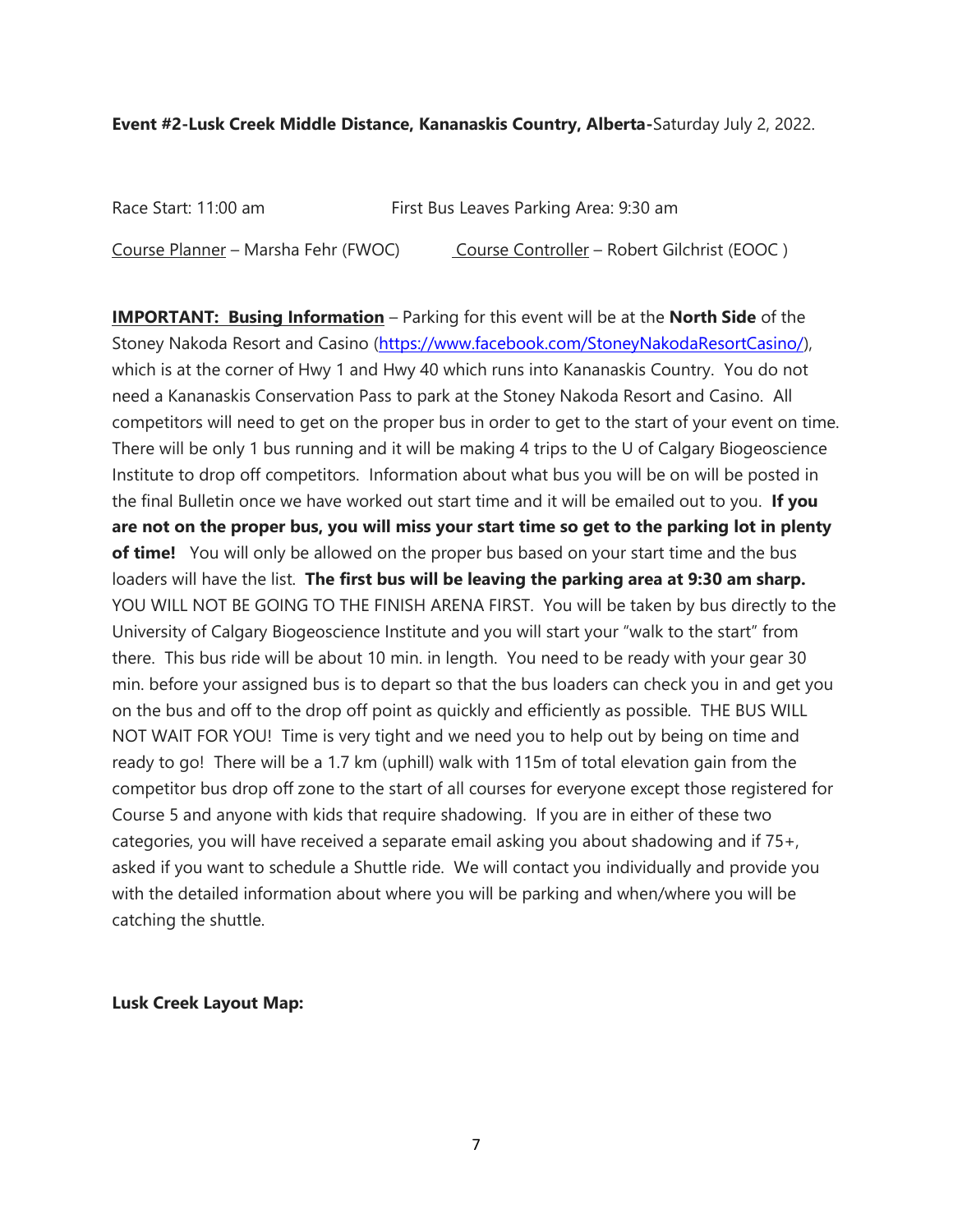

**WE WILL** *NOT* **BE SHUTTLING YOUR GEAR FROM THE PARKING/BUS PICK UP AREA TO THE FINISH STADIUM-SO PACK ACCORDINGLY.** Bring your post-race gear in a pack that you will be comfortable carrying on your 1.7 km walk up the hill to the start. We will be transporting your gear from the start to the finish arena.

Warm-up Area-No warm-up map is available for this event. Warm-up on the 1.7 km uphill walk to the start or on the logging road right near the start of the courses.

Remote Finish- Courses 1-3 will finish in the Arena area. There will be a remote finish for courses 4 through 11. This remote finish area is about a 1 km walk to the main stadium.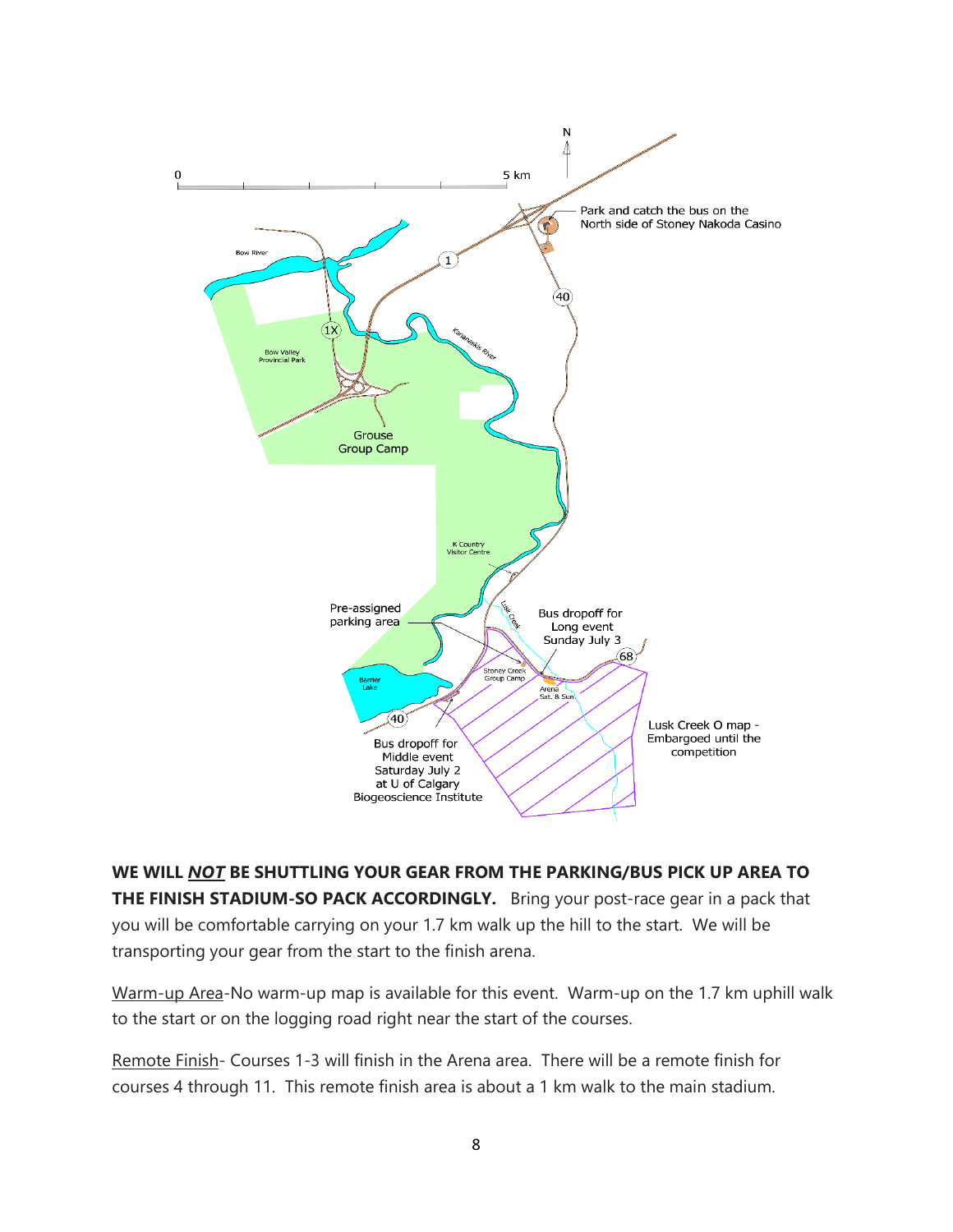Competitors on courses 4-11 will walk to the stadium to download and receive their time and placement. Please make sure you go directly to the download area even if you did not finish your course! The route to the stadium will be clearly flagged. YOU WILL BE REQUIRED TO DROP YOUR MAP INTO A BOX AT THE END OF YOUR RACE AND YOU WILL NOT GET IT BACK UNITL AFTER THE LONG EVENT IS FINISHED.

Porta Potties/Toilets- Porta Potties will be positioned at the bus drop off area at the start of the walk uphill to the start. Porta Potties will also be present at the stadium/finish area. Please use the outhouses provided to the best of your ability! There are washroom facilities at the gas station at the entrance to the Stoney Nakoda Resort that you could use prior to boarding the bus. There will be a simple pit toilet in the woods near the start area for those that need to use it.

Clothing/Gear Drop-You can leave your clothing/gear at the start and we will be shuttling it down from the start and unloading it in a "gear drop" area in the Finish Arena. You can pick your gear up there once you have finished your race.

AOA BBQ-The Alberta Orienteering Association will be providing an informal BBQ for competitors on the day of the middle event. We encourage you to come and get something to eat once you have finished your race and take the time to chat to friends and other competitors that you have not seen for perhaps 2-3 years!

Bus from Stadium back to the Stoney Nakoda Resort- The first bus will be available to load to take you back from the Arena/Finish area to the Parking Lot at the Stoney Nakoda Resort at 1:00 pm. Again, there is one bus that will be doing multiple trips. The bus will depart once it is full. We will announce when the next bus has arrived and is ready for boarding. Please once you have finished your race, had your BBQ and are ready to leave, head to the bus loading area so we can get people back to the parking as smoothly as possible.

Awards- Awards for the middle and long will be held at the Finish Arena after the long event on Sunday.

#### **Event #3-Lusk Creek Long Distance, Kananaskis Country, Alberta-**Sunday July 3, 2022.

Start: 10:00 am First Bus Leaves Parking Area: 8:30 am Course Planner - Teresa Winn (FWOC) Course Controller - Charlotte McNaughton (FWOC)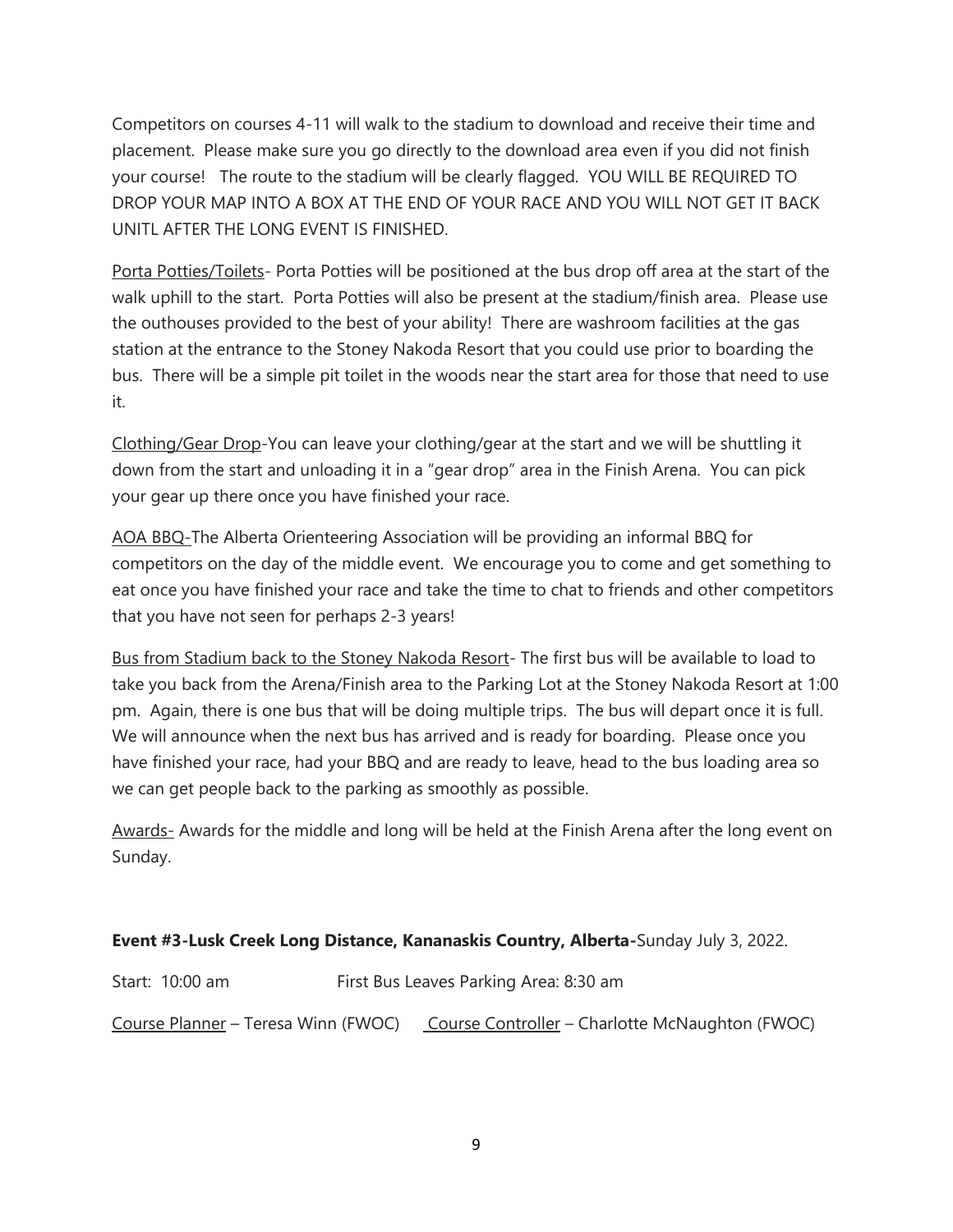#### **Lusk Creek Layout Map:**